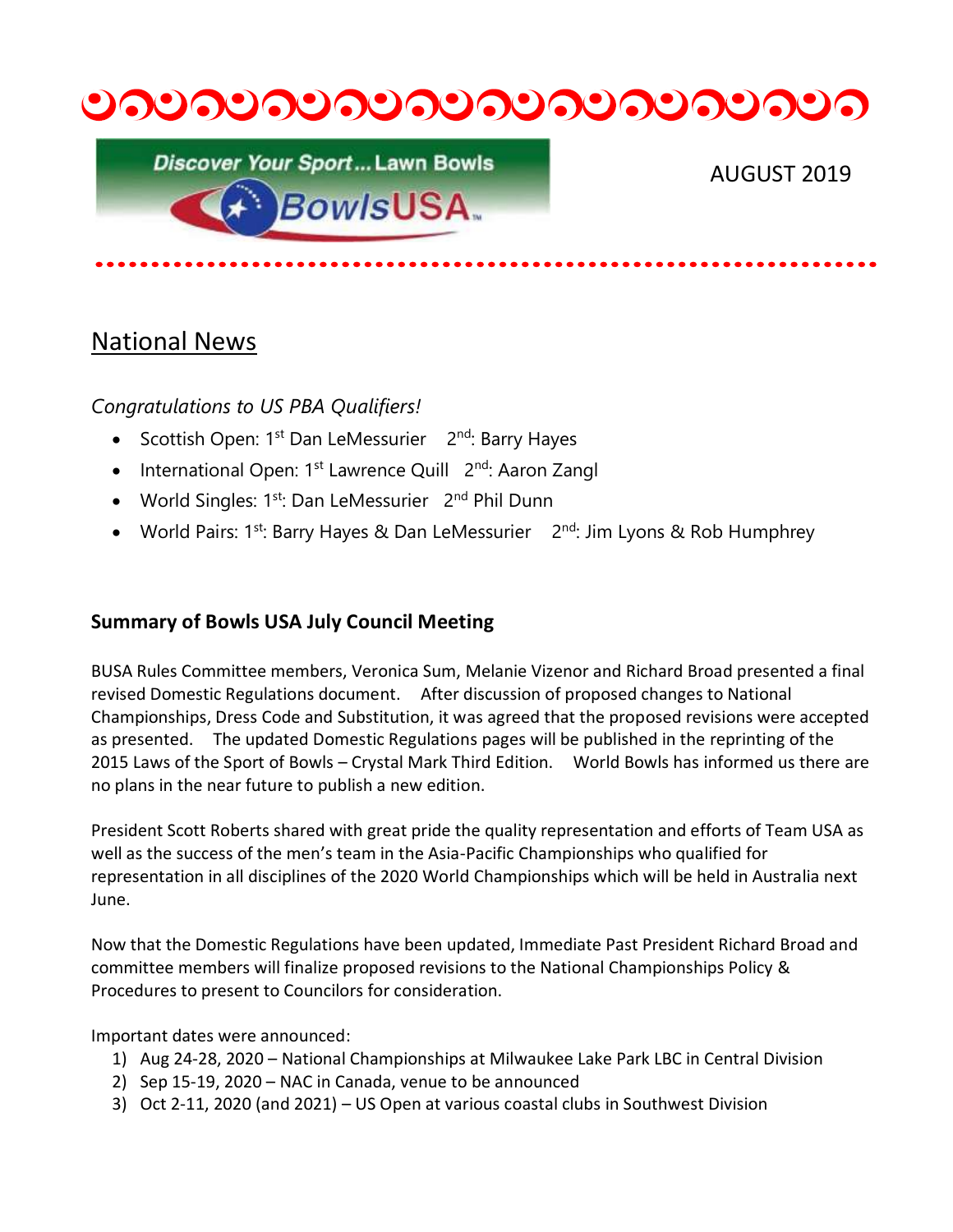All seven divisions have reported to bring Bowls USA membership tally to 2,951. Last year ended with 3,179 reported members.

According to Treasurer Kelly Warren, finances are in order with about the same income and expenses as last year. He has been working diligently to organize a chart of accounts to be able to provide a meaningful pie chart to best depict how our treasury funds get spent.

For Central Division, Councilor Mark Mathwig reported that work has begun for hosting the 2020 National Championships and that the greens at Milwaukee Lake Park are rolling better than they have in years. Pairs Playdowns were completed last weekend and Singles will be played in a couple of weeks. They have had record turnouts for leagues, and a lot of newbies coming in for lessons and staying around to play. Hopes are high to grow the club in the next year or two.

Veronica Sum, Councilor for Northeast Division, noted their Pairs Playdowns were held a few weeks ago, and the Singles with seven men and two lady entries will be held this weekend in Buck Hill Falls in the Poconos. The NED Open will once again be in the Poconos August 17-22. Bids are coming in with hopes for construction of two new grass greens to begin early next year in New Bedford, Massachusetts.

Northwest Division Councilor Pam Edwards stated that their Pairs Playdowns ended today for the men and this past weekend for the women and had a great turnout of four women's teams and seven men's teams participating. Jefferson Park again hosted a successful 24-ON-THE-4<sup>TH</sup> event with 24 hours of bowling on July  $4<sup>th</sup>$ . All clubs are improving relationships with their parks and recs departments and have strong classes going. Richard congratulated Pam and her partner Debbie for winning the NWD Pairs Playdowns.

Councilor Robb Pawlak reported that everything is falling into place for PIMD hosting the National Championships in September. He is still amazed at how many generous people in PIMD have helped with the financial aspect of this event.

For South Central Division, Councilor Lorraine reported the Oakmont and Mountain View greens have been redone and that with someone new in charge, the greens at Lakeview and Bell are improving and looking good for the US Open. Entries for the USO are currently at 337, with a record-breaking number of 80 women registered for Singles. Disciplines for both genders have been expanded to accommodate additional entries.

In the Southeast Division, Councilor Sandy Wall commented that Summer League ends in a couple of weeks and activities won't begin until October with the return of their Canadian friends.

Councilor Gary Barnes reported that Women's Singles and Men's Pairs Playdowns will be completed this weekend. He plans to live-score the event on the SWD website and will live-stream one of the games on Facebook. A joint logo for the men's and women's divisions is at a voting process right now.

#### ••••••••••••••••••••••••••••••••••••••••••••••••••••••••••••••••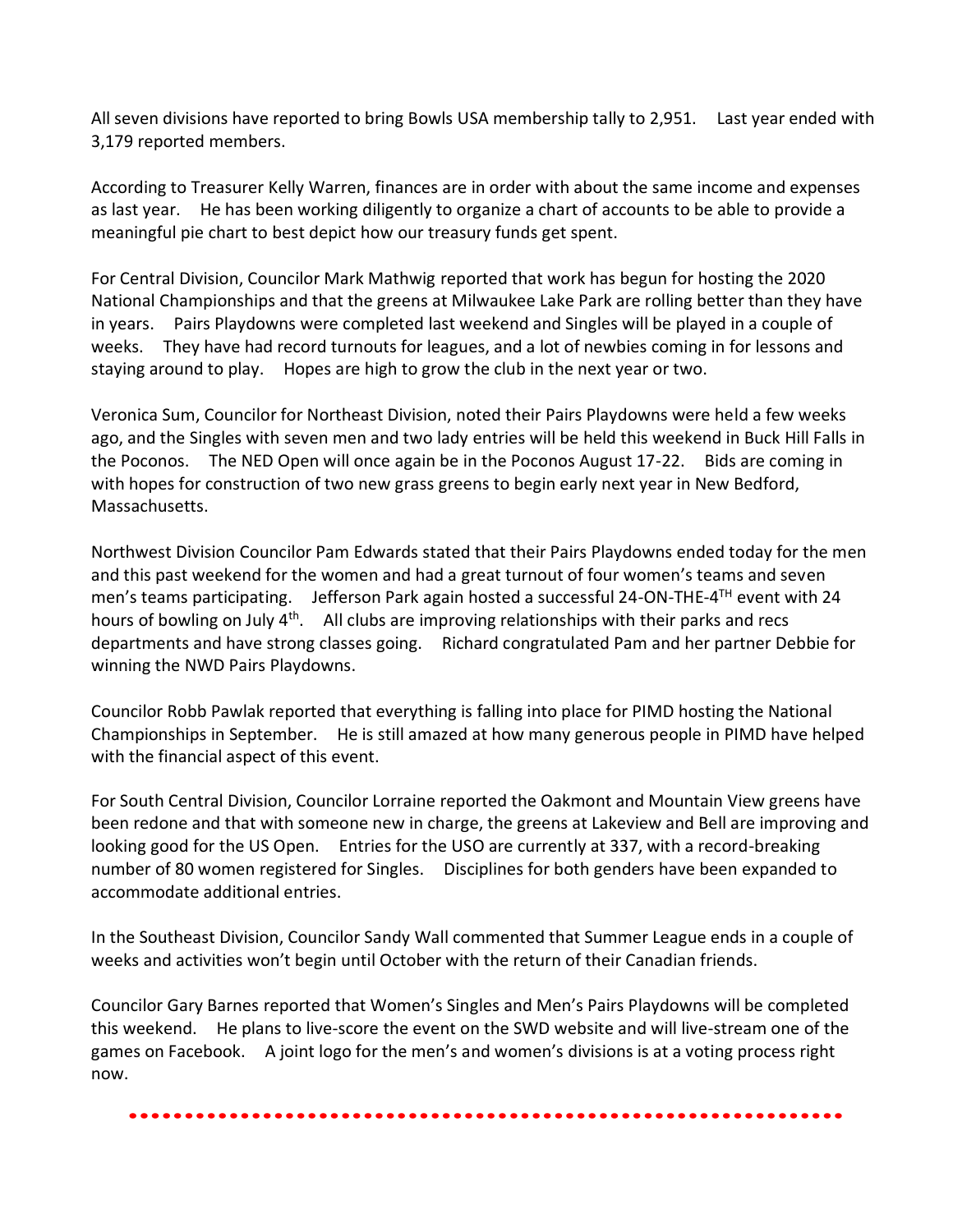



### **Grant Program**

For the fourth year in a row, Bowls USA has participated in "loyalty programs" and "incentives" for 100% Bowls USA clubs. The Grant Program has been the appropriate way to "give back" to those clubs that support Bowls USA.

A committee, consisting of, Rick Fitzgerald, councilor (SE) Ginger Harris, councilor (PIMD), and Glorianne Mather, councilor (CED), administered the program for 2019. We are pleased to report that 13 clubs from 6 divisions expressed interest and will be receiving funding in 2019.

The **Mission** of the Grant Program is to provide funds for 100% Bowls USA clubs to promote club development and to assist recruiting and retaining members. Grant funds may be used for projects that are intended to attract new members or to improve the playing experience of the club. We also specified that funds could not be used for food and/or refreshments.

The total amount of grant funds available for 2019 is \$10,500. After review of all Grant Requests, the Committee has awarded the following grants:

- 1. Oxnard-Joslyn LBC-SW for \$500.00 to Replace Scoreboards
- 2. Lakeland LBC- SE-\$490.00 to Maintain Artificial Playing Surface
- 3. Santa Barbara LBC-SW-\$600.00 to Replace Scoreboards and Rakes
- 4. San Francisco LBC-PIMD-\$650.00 for Greens Maintenance, Portable Lighting and Bowls for Kids
- 5. Williamsburg LBC-NE-\$1,000.00 for Bowling Facilities Rental to Keep Lawn Bowling Alive
- 6. Sarasota LBC-SE-\$1,000.00 for Greens Maintenance
- 7. Frick Park LBC-NE-\$310.00 to Purchase a Wheelchair Ramp that Meets ADA Standards and Requirements
- 8. Pinehurst LBC-SE-\$400.00 to Replace Rink Markers
- 9. Jefferson Park LBC-NW-\$650,00 to Support Greens Maintenance and Equipment
- 10. Milwaukee Lake Park LBC-C-\$900.00 for Greens and Grounds Improvement in Preparation for Hosting the US Championships in 2020
- 11. Portland LBC LBC-NW-\$1500.00 to Purchase a Greens Mower
- 12. Oaks North-SW-\$2,000.00-Cement work to Widen Sidewalks to Prevent Congestion and Improve Safety
- 13. Santa Ana LBC-SW-\$500.00-for Greens Maintenance

Bowls USA is stronger because of the support of all of its members, and we hope that these funds will help 100% clubs share our sport with their communities. We look forward to hearing about clubs' successes in recruiting members and improving their playing conditions. Continuation of this program will be discussed at the upcoming Annual General Meeting to be held before the US Open in Sun City Arizona in November. Questions and comments are welcome!

Good Bowling to Everyone!!!!!

••••••••••••••••••••••••••••••••••••••••••••••••••••••••••••••••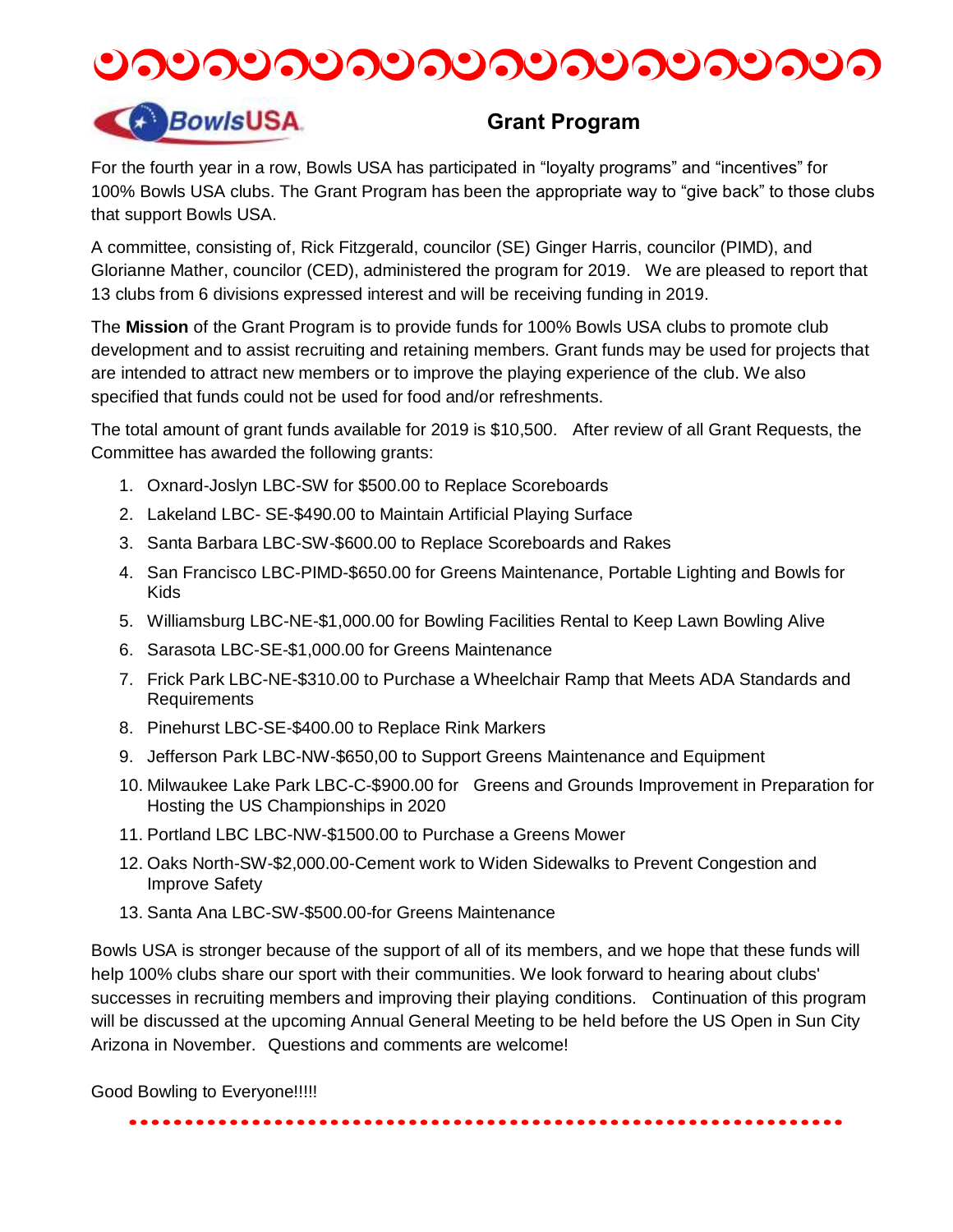# <u>ಲನಲನಲನಲನಲನಲನಲನಲನಲನಲ</u>

### Bowls Northwest

Good News! We have finally obtained trademark protection for our BowlsUSA logo! Over the past year I have been working with Barbara Roberts of the NE Division and Kathleen Ryan and Julie Jung of the Ollila Law Group, LLC, to register our 'mark' with the U.S. Patent and Trademark Office. Yes, it has been a long, drawn-out process, but on May 21, 2019, US Registration Number 5,755,364 was granted to BowlsUSA.

We should now use the registration symbol ® in proximity to the mark (logo) as shown below:



Generally, when using the mark as text in documentation, the ® symbol need only appear with the first occurrence of the mark and no notation is needed thereafter. However, the registration symbol should accompany all text or design marks when used on external packaging, storage media, advertising, or when represented in an electronic expression. For use outside of the United States or for goods and/or services not covered in the registration, such as on articles of clothing, the notation  $TM$  should still be used.



Copies of these marks (logos) are available from our national Secretary, Dee McSparran. Thanks to Robb Pawlak for their design.

I wish to express my profound thanks and gratitude to Barbara Roberts for her time spent in coordinating the process with our trademark attorneys, and for her generous donation of the application fee. Special thanks go to Kathleen Ryan and her team at Ollila Law Group, LLC, which has a group of experienced technology attorneys that provide a comprehensive set of integrated property services and strategies.

••••••••••••••••••••••••••••••••••••••••••••••••••••••••••••••••

Good Bowls everyone!

Ernie Carlson President, NW Division, Bowls USA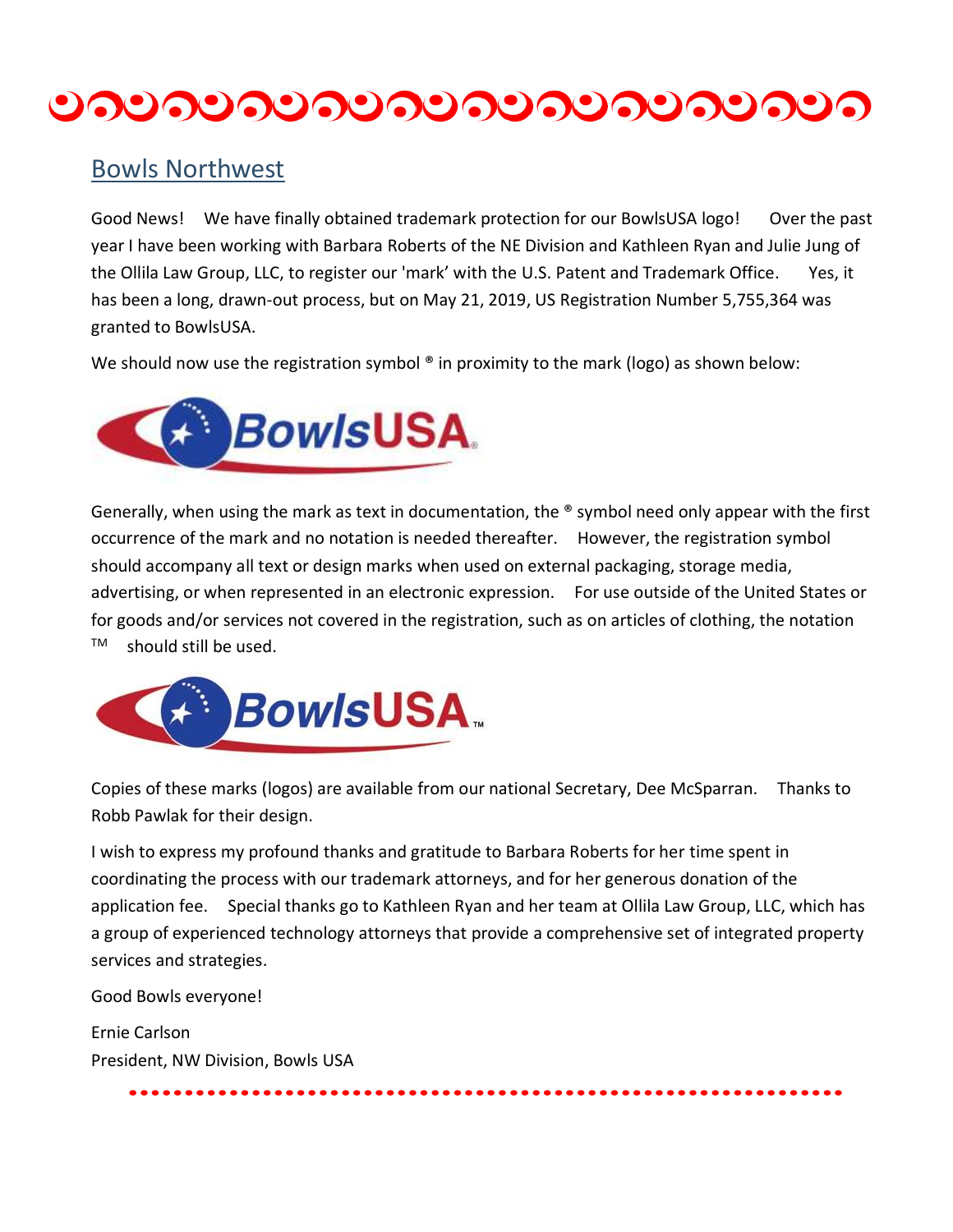# Southeast Division



### **News from the Villages Lawn Bowling Club**

#### **Novice Singles**

Michael Fitzgibbons is the 2019 Champion in the inaugural Novice Singles competition.

Michael joined The Villages Lawn Bowls Club in March 2018 and learned to bowl. He partnered with John Garbett in the Senior Games Pairs in April 2018, where they won the Silver Medal.

He bowls perhaps once a week if his schedule allows and in early 2019, he entered the Novice Singles. This Tournament is open only to those new bowlers who joined the Club from 2017 onwards and have not bowled anywhere else prior to joining the club here. We had twelve entries for this one-day tournament, and all had to bowl two, ten-end games. All two game winners advanced to the single-knock-out rounds. In the final, Michael played Phil Acton and won. Both received

a trophy and the Novice Singles Trophy was awarded to Michael.



#### **A "Friendly" between Sun City Center and The Villages**

In early June, the Villages club hosted a friendly match between Sun City Center and the Villages club. The weather was sunny and very hot. The Villages Recreation Supervisor, Jack Doty welcomed the visitors and Henry Landsberg, our President also welcomed everyone. A Spider was played prior to the first game, with Sun City Center bowlers winning both prizes. Thirteen bowlers from SCC and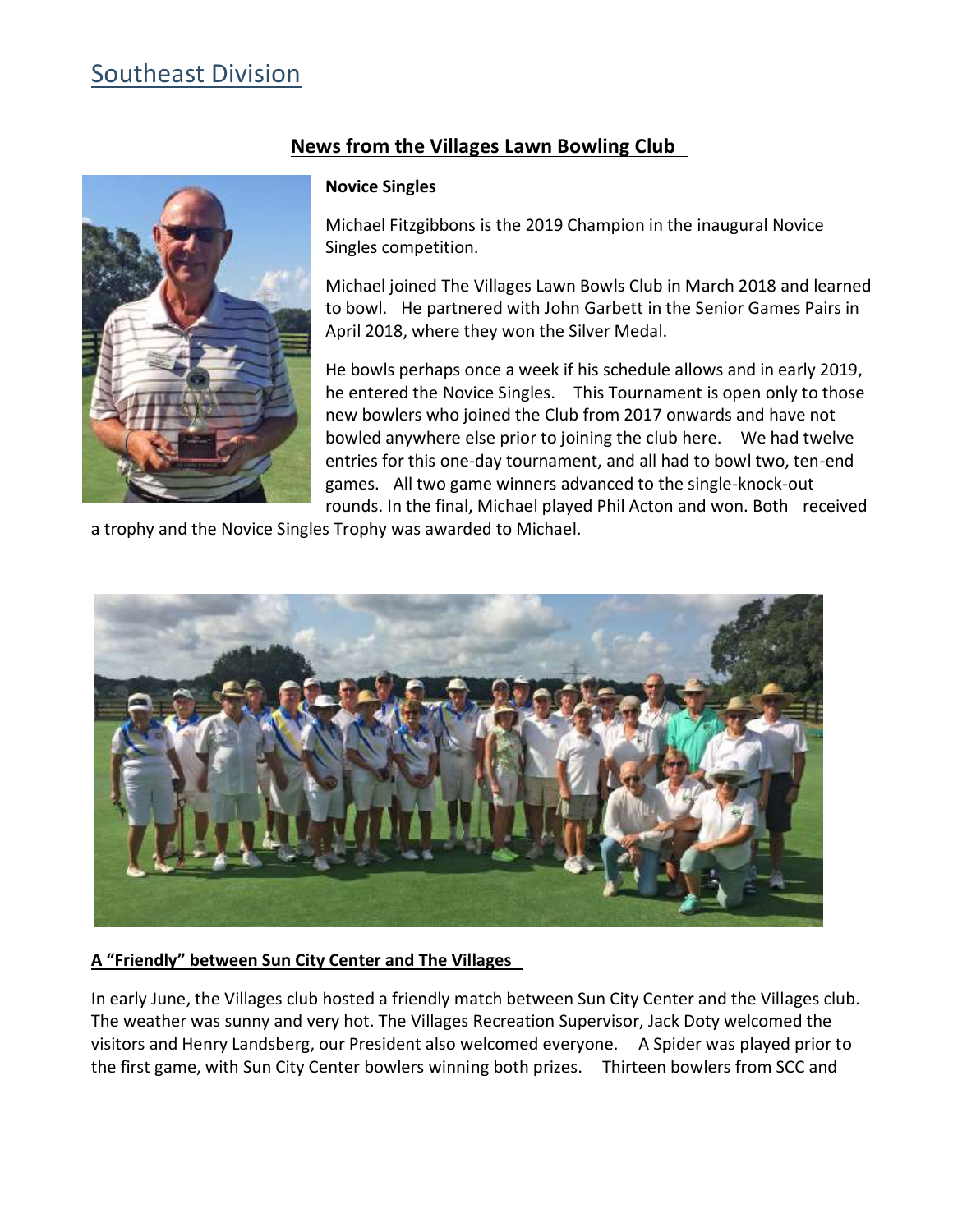fifteen from The Villages then bowled against each other in a twelve-end game. The result of the morning games was three wins to SCC and two wins to The Villages.

Following a lunch break, all who wished to bowl in the second game were placed into mixed teams which resulted in fun, social game. In both games, only one shot was counted on each of the first two ends which eliminated the need for trial ends.

It was a very successful day and further enhanced by the local Villages television channel reporter filming the proceedings and speaking with John Garbett on camera. Besides being televised, a recording of the interview will also be made available. We also had a reporter from the local paper, the Daily Sun, who spent the entire day with us and interviewed several of the players. A third reporter arrived before lunch and spent time with the bowlers, taking notes and photographs and speaking with some of the bowlers. She had never seen the game before. We are fortunate to have such publicity. A return trip to Sun City is planned.

### Southeast Division Central Florida League

Summertime is usually the "off" season for most of the clubs in the Southeast Division (SED). However, this year, it's different. An inter-club, "Central Florida League" has been organized and is full swing. The CFL (not to be confused with the Canadian Football League), is like Major League Baseball in that seven triples teams form two major sections, the Grass Division and the Rubico Division.

The participating teams and clubs are the Sun City Center Thunderbowls, Sarasota Surge, Sun City Center High Rollers, Sun City Center Hog Liners, Mount Dora Backhand, Mount Dora Storm and the Clearwater Headhunters.

In the Position Round, which started June  $3<sup>rd</sup>$ , the three "Rubico" teams and the four "Grass" teams play each other twice, and at each club twice. Games are played every Monday, either home or away. Each week, the scoreboard, statistics and standings are published and updated.

At the end of the regular season, the winners of each division will play in a best of five playoff series for the CFL Trophy. The team with the second-best record will host the first two games, then the best record team will host the balance of games, thus "home field" advantage.

Possibly the reason the CFL has a baseball look and feel, is because League President and organizer, Bob Fladung, was a lefty all-star pitcher with the Lyndhurst Golden Bears.



In Memoriam:

Two Hall of Fame bowlers have passed: Tom Kees and Patti Grabowski.

••••••••••••••••••••••••••••••••••••••••••••••••••••••••••••••••